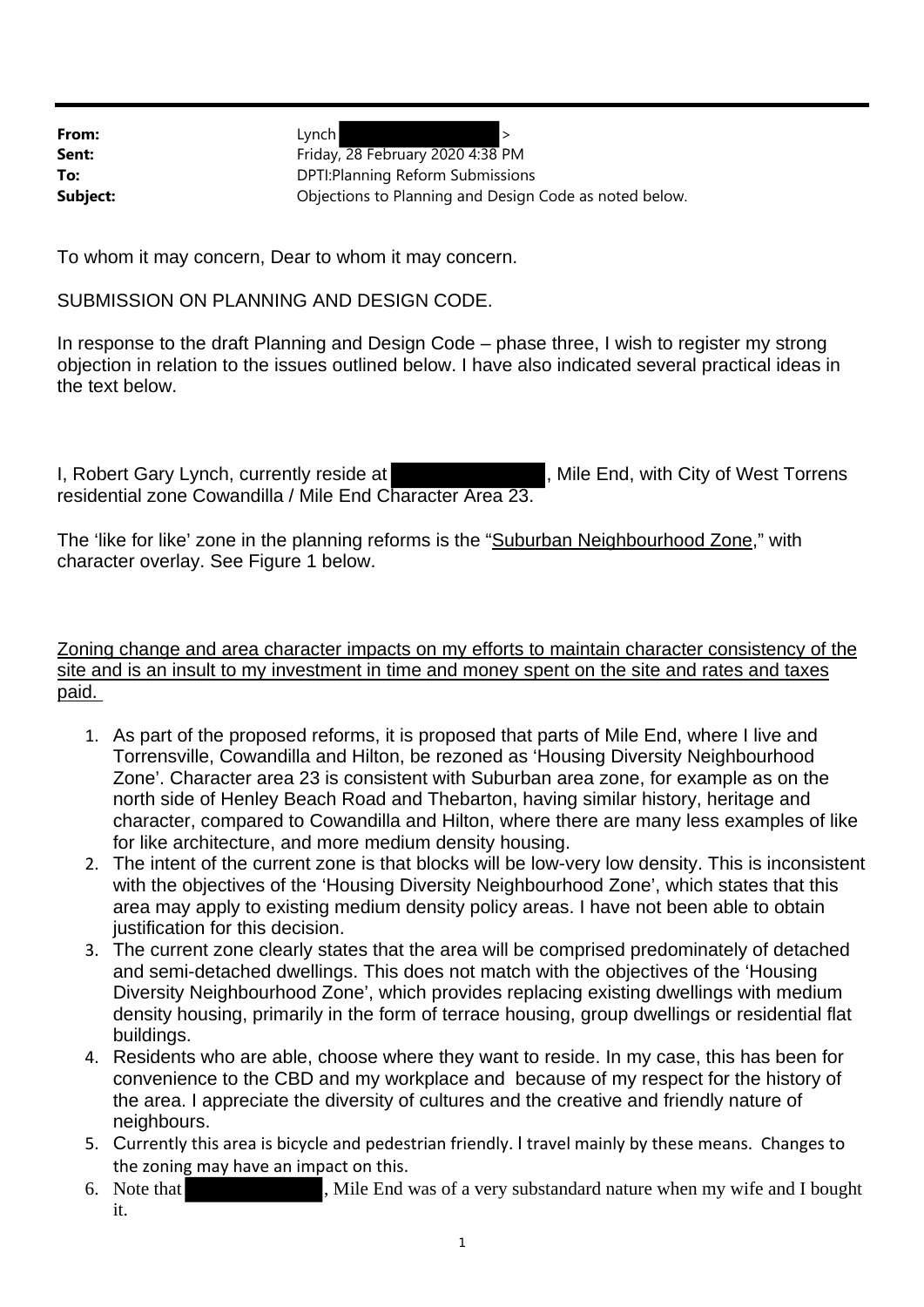- 7. As with many other local residents, I have invested time, energy and money at my residence, to maintain quality and cohesiveness of the housing era of my house which is significant to the establishment of Mile End as one of the first "garden suburbs" of Adelaide.
- 8. Restoration which has included woodwork, stonework, brick work, stained glass. Copying and installing of these items which have been destroyed or decayed has been done.
- 9. Historically appropriate re- roofing.
- 10. Historically appropriate front fencing.
- 11. Use of heritage colour schemes, both externally and internally, often by finding previous paint colours by paint removal etc.
- 12. It should be noted that the area of Mile End where I live documents the transition of Australia moving from the Victorian era to the Federation era. When old houses here are demolished this documentation is lost.
- 13. Updating the plumbing, wiring, gas and electrical system.
- 14. Building an extension that has incorporated many reclaimed architectural items.
- 15. Availability of natural lighting has been increased in my house.
- 16. Sustainability features. For example,
- 17. Installing several rainwater tanks. The use of this tank water enables our household to minimise the use of tap water, reduce soil salinity and greatly reduce the amount of storm water flowing into local beaches.
- 18. \*Extensive use of passive cooling techniques by planting more trees and shrubs. Extensive use of insulation.
- 19. Planting of native vegetation has encouraged the return of native birds. Bee activity has increased markedly.
- 20. Installation of solar panels.
- 21. The character of Mile End where I live has already been eroded due to inappropriate construction and approvals which do not appear to comply with the character area. It is more appropriate to have a 'like for like' zone of Suburban Neighbourhood Zone.
- 22. I have appreciated from a tourist's point of view, the cities around the world which maintain character housing, often around the city ring. This seems to bring tourists and income to these areas. Adelaide could invest in this more. Higher density housing cannot replace the character dwellings of this area of Adelaide, as evidenced by new high rise building examples allowed in local streets such as 2 Rankine Road Torrensville, which are completely in opposition to the look of the local area.

## Modification of existing housing stock to increase the number of dwellings per hectare and reduce the size of allottments should be discussed further; impacts include climate, families, noise, traffic, infrastructure

- 1. This has already occurred in a significant number of properties in our block and the larger block of character area 23. However it has occurred at the cost to the local environment. Most of the modifications have poured concrete throughout, not only adding to the heat effect but further reducing amenity and reducing suitable habitat for local flora and fauna such as birds. This has a knock on effect as e.g. children often now have to be formally taught about nature and also have fewer play areas.
- 2. Estimations are that families travelling from outer suburbs to work spend large amounts in travel. Perhaps there are best examples for families to have additional dwellings on a larger block, which could lead to a 'pooling' of resources. Impacts would need to be addressed, and factors would need to be understood, including safety, garden space, rainwater availability, noise, parking, provision of shade trees on the block, pets.
- 3. How will additional dwellings affect solar panels, ability to source sunlight, and electricity costs? What effects will there be on sunlight and shade?
- 4. Health research shows benefits to health and mental health, including in children, when sufficient space is available to be active. A barrier to being active is the lack of suitable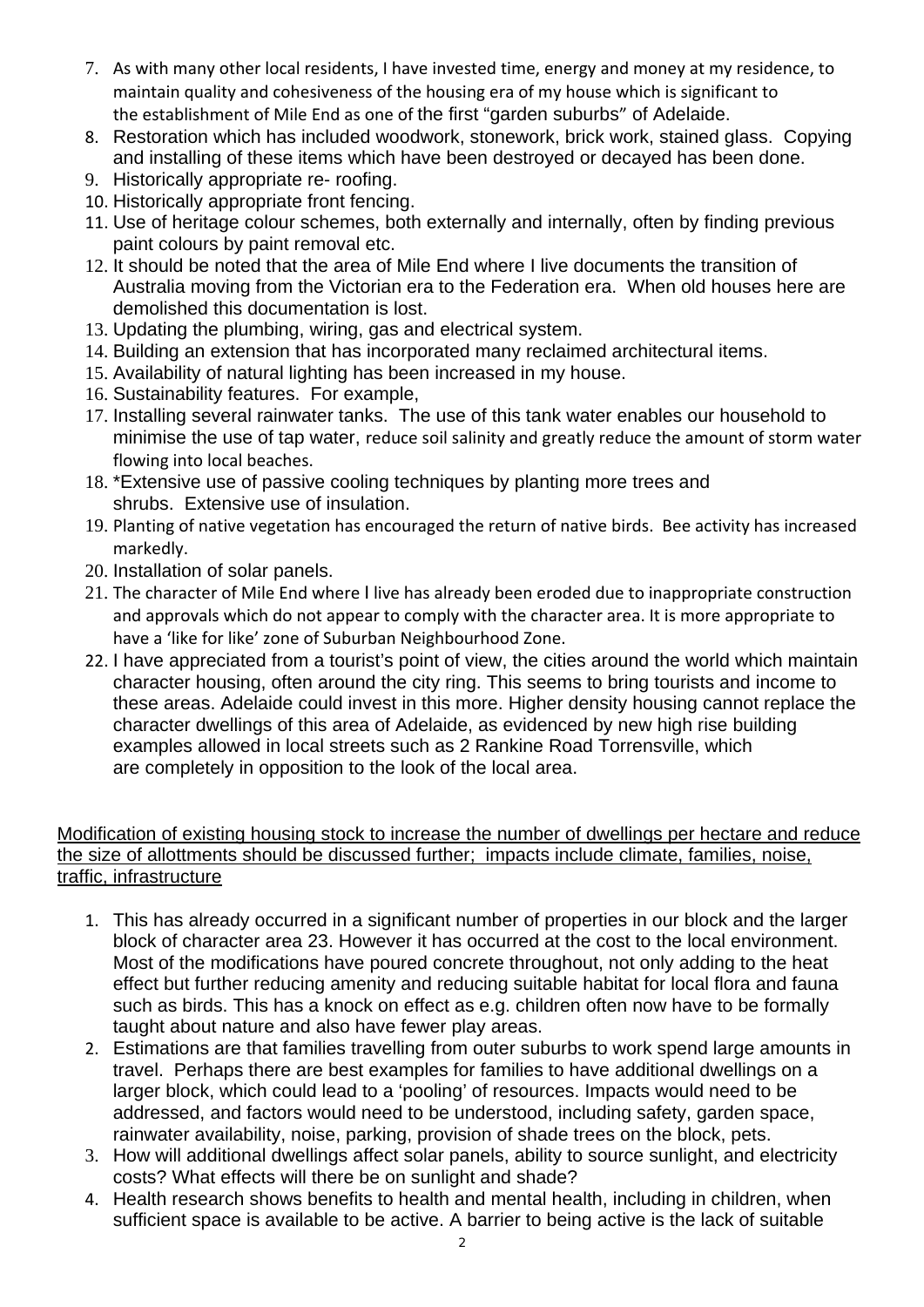provision of space at home, and especially where there is also a lack of suitable and safe outdoor play space.

- 5. Additional dwellings will require additional room for vehicles. Currently our street includes a community business, with many vehicles and trucks using the street to obtain and deliver goods throughout the week, causing pressure on parking and difficulties with safe access for local residents on busy days. On a number of occasions trucks have parked across my driveway. An increase in dwellings to 70 dwellings per hectare is an unviable solution, and businesses within the residential zone should only be small scale, safe and not impact on amenity nor have priority above residents, or block access in the street.
- 6. Currently rubbish on the footpaths, roads etc. is a major problem. This problem will increase with the increased population and business
- 7. Suggestion has been made that more people may work from home. How will this impact e.g. car parks, infrastructure and communication methods? There are many factors to consider if raising the dwelling numbers to 70 per hectare.
- 8. Allowing more business to be in residential areas will present increased risk of fire, residents being exposed to harmful substances. More rubbish, noise. Parking difficulties. Visual pollution. Reducing the value of residents' houses.

## Planning reform may have insufficiently garnered feedback and may impact vulnerable members of the community: It is imperative that all reaches of the community are adequately informed.

- 1. Departments need to continue to work together and obtain qualitative research from the community.
- 2. I have not been well informed, having only delved into this on advice from concerned neighbours. I still feel under-informed, and am working from Council handouts as a more practical means to understand implications.
- 3. Community information must be presented in plain English and in several different ways, to demonstrate a fair and reasonable approach. Communication and feedback should be via a number of methods – relevant to the demographic. For example, presentations to groups, letterbox drop, internet, library mail, radio interviews, TV grabs. Planning SA states this is a huge reform. Invest the time so as we all understand to avoid lack of trust and negative views.
- 4. Information must be provided in all community languages as relevant.
- 5. The demograhic of the community includes elderly many whom are not using or do not own a computer or smart phone.
- 6. Some people may be illiterate in English. How will they be kept up to date?
- 7. Some residents are ill time is required.
- 8. People living with disability may require extra time to take on the information, and may have to rely on relatives and friends to assist. Written information should be in Font 13 Arial.
- 9. Ultimately people make voting decisions.

A reduction in allotment size and increase in dwellings will impact on local environment climate and diversity and requires urgent attention; may also impact Budget

- 1. Government departments need to continue to work together to enable healthy communities.
- 2. Infill development greatly puts significant and regulated trees at risk. Loss of trees increases health risks such as melanoma, heat stress, respiratory conditions and worsening of ill health for example in respiratory conditions. This will impact the already overstrained health Budget.